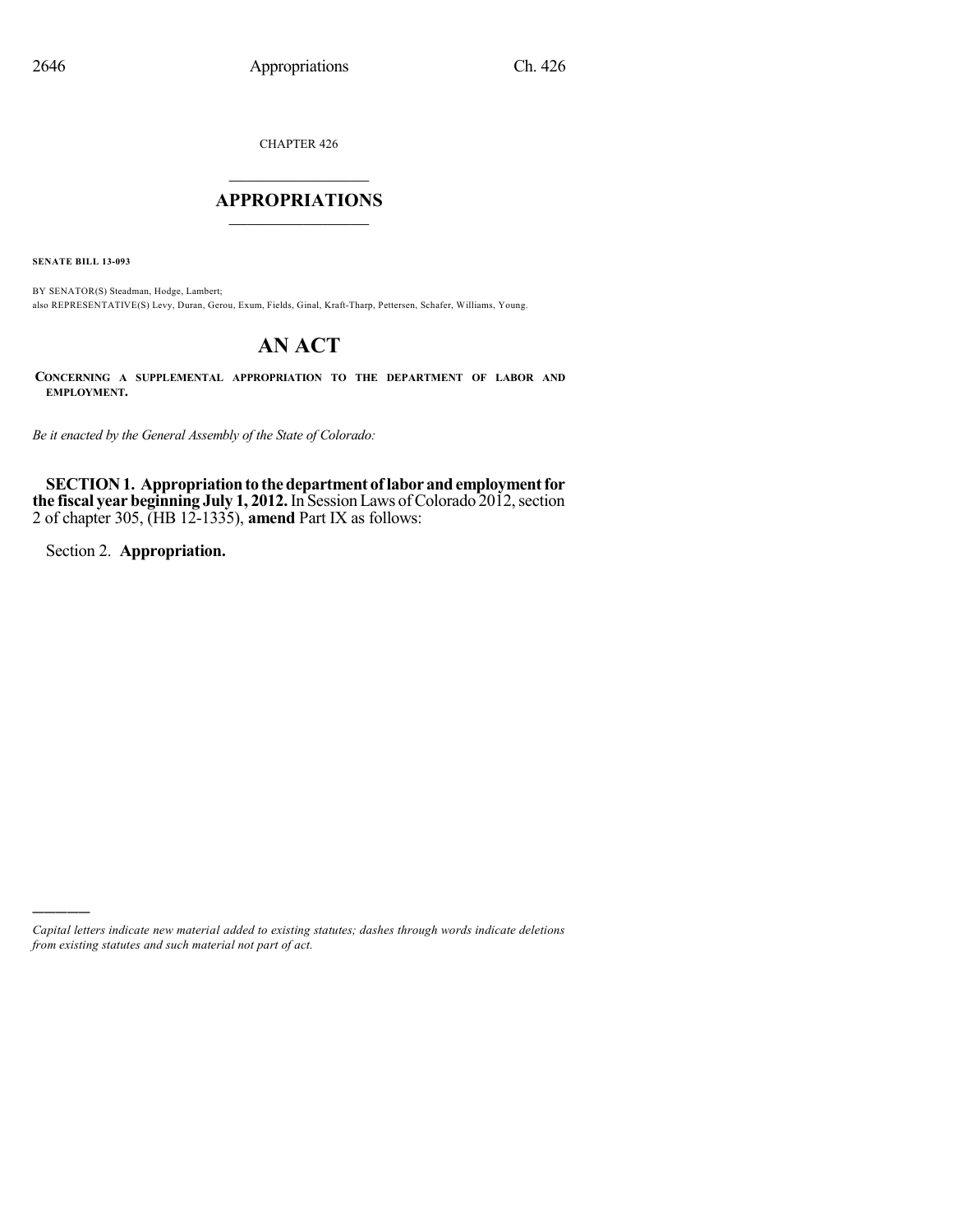|                 |       |             | APPROPRIATION FROM |              |                       |              |  |  |  |
|-----------------|-------|-------------|--------------------|--------------|-----------------------|--------------|--|--|--|
|                 |       |             |                    |              |                       |              |  |  |  |
| ITEM &          | TOTAL | GENERAL     | <b>GENERAL</b>     | CASH         | <b>REAPPROPRIATED</b> | FEDERAL      |  |  |  |
| <b>SUBTOTAL</b> |       | <b>FUND</b> | <b>FUND</b>        | <b>FUNDS</b> | <b>FUNDS</b>          | <b>FUNDS</b> |  |  |  |
|                 |       |             | <b>EXEMPT</b>      |              |                       |              |  |  |  |
|                 |       |             |                    |              |                       |              |  |  |  |

### **PART IX DEPARTMENT OF LABOR AND EMPLOYMENT**

### **(1) EXECUTIVE DIRECTOR'S OFFICE**

| <b>Personal Services</b>         | 7,592,508    |
|----------------------------------|--------------|
|                                  | $(99.9$ FTE) |
| Health, Life, and Dental         | 6,749,767    |
| Short-term Disability            | 103,330      |
| S.B. 04-257 Amortization         |              |
| <b>Equalization Disbursement</b> | 1,883,988    |
| S.B. 06-235 Supplemental         |              |
| Amortization Equalization        |              |
| Disbursement                     | 1,619,052    |
| Shift Differential               | 14,460       |
| Workers' Compensation            | 543,147      |
| <b>Operating Expenses</b>        | 1,759,608    |
| Legal Services                   |              |
| for $7,905$ hours                | 610,661      |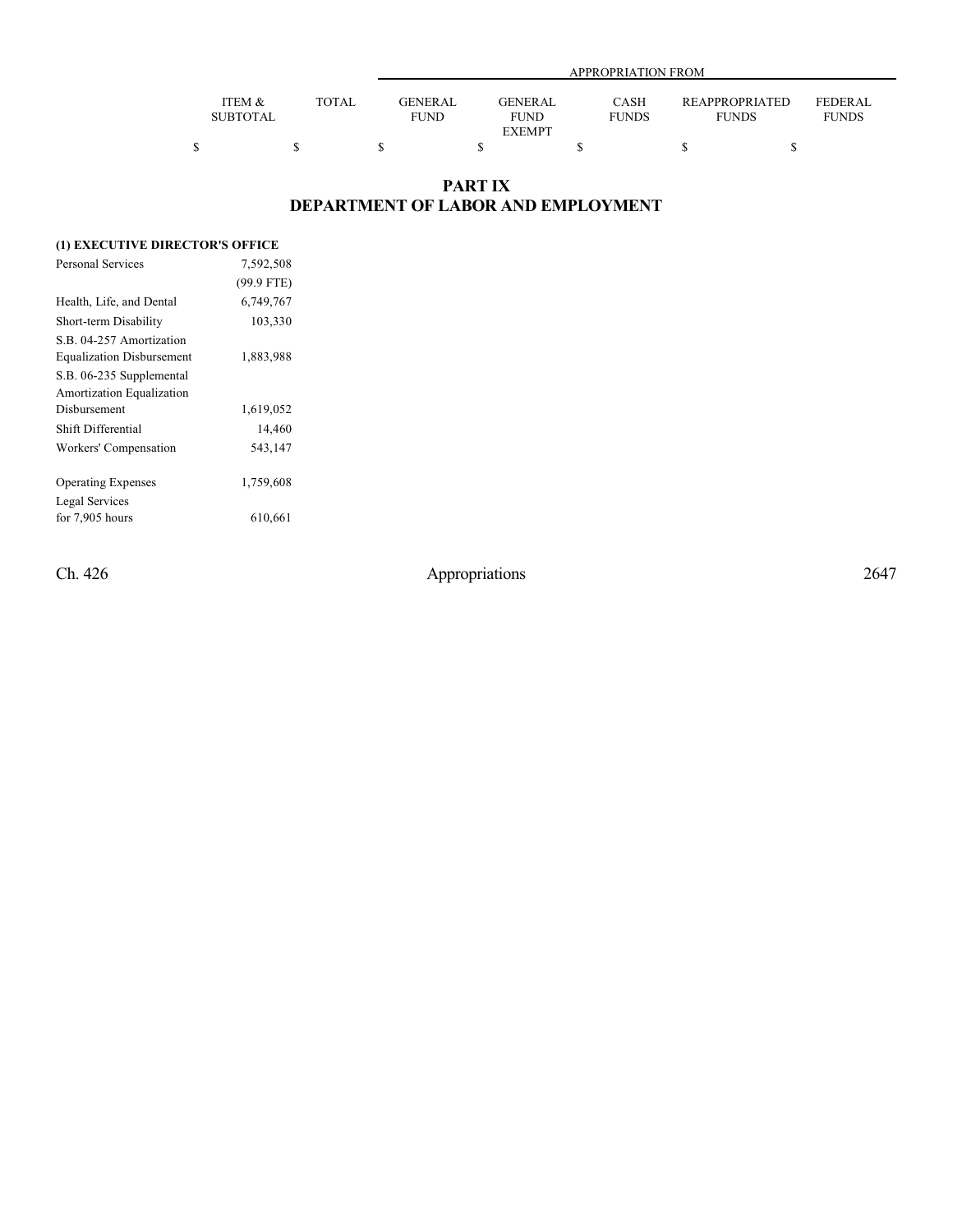|                            |             |                           |              |                               |                                                | APPROPRIATION FROM        |                                       |                                |
|----------------------------|-------------|---------------------------|--------------|-------------------------------|------------------------------------------------|---------------------------|---------------------------------------|--------------------------------|
|                            |             | ITEM &<br><b>SUBTOTAL</b> | <b>TOTAL</b> | <b>GENERAL</b><br><b>FUND</b> | <b>GENERAL</b><br><b>FUND</b><br><b>EXEMPT</b> | CASH<br><b>FUNDS</b>      | <b>REAPPROPRIATED</b><br><b>FUNDS</b> | <b>FEDERAL</b><br><b>FUNDS</b> |
|                            | $\mathbb S$ | \$                        |              | \$                            | \$                                             | \$                        | \$<br>\$                              |                                |
| Purchase of Services       |             |                           |              |                               |                                                |                           |                                       |                                |
| from Computer Center       |             | 7,665,687                 |              |                               |                                                |                           |                                       |                                |
| <b>Multiuse Network</b>    |             |                           |              |                               |                                                |                           |                                       |                                |
| Payments                   |             | 745,029                   |              |                               |                                                |                           |                                       |                                |
| Management and             |             |                           |              |                               |                                                |                           |                                       |                                |
| Administration of OIT      |             | 471,863                   |              |                               |                                                |                           |                                       |                                |
| Payment to Risk            |             |                           |              |                               |                                                |                           |                                       |                                |
| Management and             |             |                           |              |                               |                                                |                           |                                       |                                |
| Property Funds             |             | 28,916                    |              |                               |                                                |                           |                                       |                                |
|                            |             | 39,156                    |              |                               |                                                |                           |                                       |                                |
| <b>COFRS</b> Modernization |             | 476,256                   |              |                               |                                                |                           |                                       |                                |
| Vehicle Lease Payments     |             | 105,258                   |              |                               |                                                |                           |                                       |                                |
| Leased Space               |             | 3,719,723                 |              |                               |                                                |                           |                                       |                                |
| Capitol Complex            |             |                           |              |                               |                                                |                           |                                       |                                |
| Leased Space               |             | 21,882                    |              |                               |                                                |                           |                                       |                                |
| Utilities                  |             | 260,309                   |              |                               |                                                |                           |                                       |                                |
| Information Technology     |             |                           |              |                               |                                                |                           |                                       |                                |
| Asset Maintenance          |             | 553,627                   |              |                               |                                                |                           |                                       |                                |
| Statewide Indirect         |             |                           |              |                               |                                                |                           |                                       |                                |
| Cost Assessment            |             | 749,654                   |              |                               |                                                |                           |                                       |                                |
|                            |             |                           | 35,674,725   |                               |                                                | $17,370,813$ <sup>a</sup> | $157,006^{\rm b}$                     | 18,146,906(f)                  |
|                            |             |                           | 35,684,965   |                               |                                                | 17,374,145 <sup>a</sup>   |                                       | 18, 153, 814(I)                |
|                            |             |                           |              |                               |                                                |                           |                                       |                                |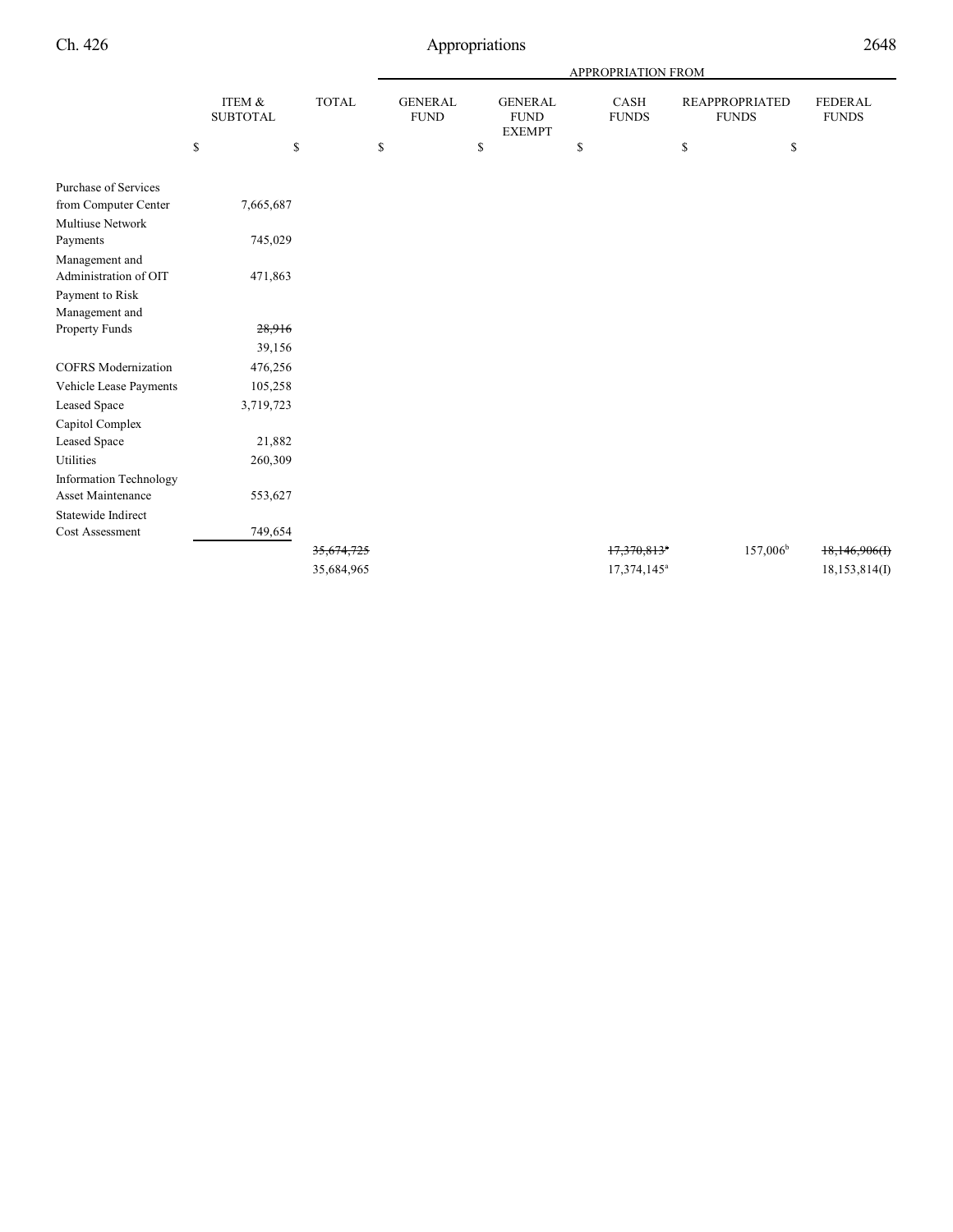<sup>a</sup> Of this amount, it is estimated that \$6,437,375 shall be from the Employment Support Fund created in Section 8-77-109 (1), C.R.S., \$5,357,222 shall be from the Workers' Compensation Cash Fund created in Section 8-44-112 (7) (a), C.R.S., \$1,590,160 shall be from the Petroleum Storage Tank Fund created in Section 8-20.5-103 (1), C.R.S., \$544,598 shall be from the Unemployment Revenue Fund created in Section 8-77-106 (1), C.R.S., \$347,775 shall be from the Major Medical Insurance Fund created in Section 8-46-202 (1) (a), C.R.S. and the Subsequent Injury Fund created in Section 8-46-101 (1) (b) (I), C.R.S., \$333,789 shall be from the Boiler Inspection Fund created in Section 9-4-109 (4), C.R.S., and  $\frac{27.759,892}{27.763,224}$  shall be from various cash fund sources.

<sup>b</sup> Of this amount, \$155,122 shall be from statewide indirect cost recoveries and \$1,884 shall be from the Mobile Sources Local Grants line item and the Stationary Sources Local Contracts line item in the Department of Public Health and Environment.

#### **(2) DIVISION OF EMPLOYMENT AND TRAINING**

| (A) Unemployment Insurance Programs |               |                        |               |  |  |  |
|-------------------------------------|---------------|------------------------|---------------|--|--|--|
| Program Costs                       | 34,651,284    | 7.316.804 <sup>a</sup> | 27,334,480(I) |  |  |  |
|                                     | $(467.1$ FTE) |                        |               |  |  |  |

<sup>a</sup> Of this amount, \$5,670,537 shall be from the Employment Support Fund created in Section 8-77-109 (1), C.R.S., \$1,592,299 shall be from the Unemployment Revenue Fund created in Section 8-77-106 (1), C.R.S., and \$53,968 shall be from various cash fund sources.

#### **(B) Employment and Training Programs**

| <b>State Operations</b>  | 13,816,930 | 9,262,895 <sup>a</sup> | $9,541^b$ | 4,544,494(I)  |
|--------------------------|------------|------------------------|-----------|---------------|
|                          |            | $(93.4$ FTE)           |           | $(50.3$ FTE)  |
| One-stop                 |            |                        |           |               |
| <b>County Contracts</b>  | 9,164,335  |                        |           | 9,164,335(I)  |
| Trade Adjustment         |            |                        |           |               |
| Act Assistance           | 3,288,070  |                        |           | 3,288,070(I)  |
| Workforce Investment Act | 32,184,493 | 807.540 <sup>a</sup>   |           | 31,376,953(I) |
|                          |            |                        |           | $(61.2$ FTE)  |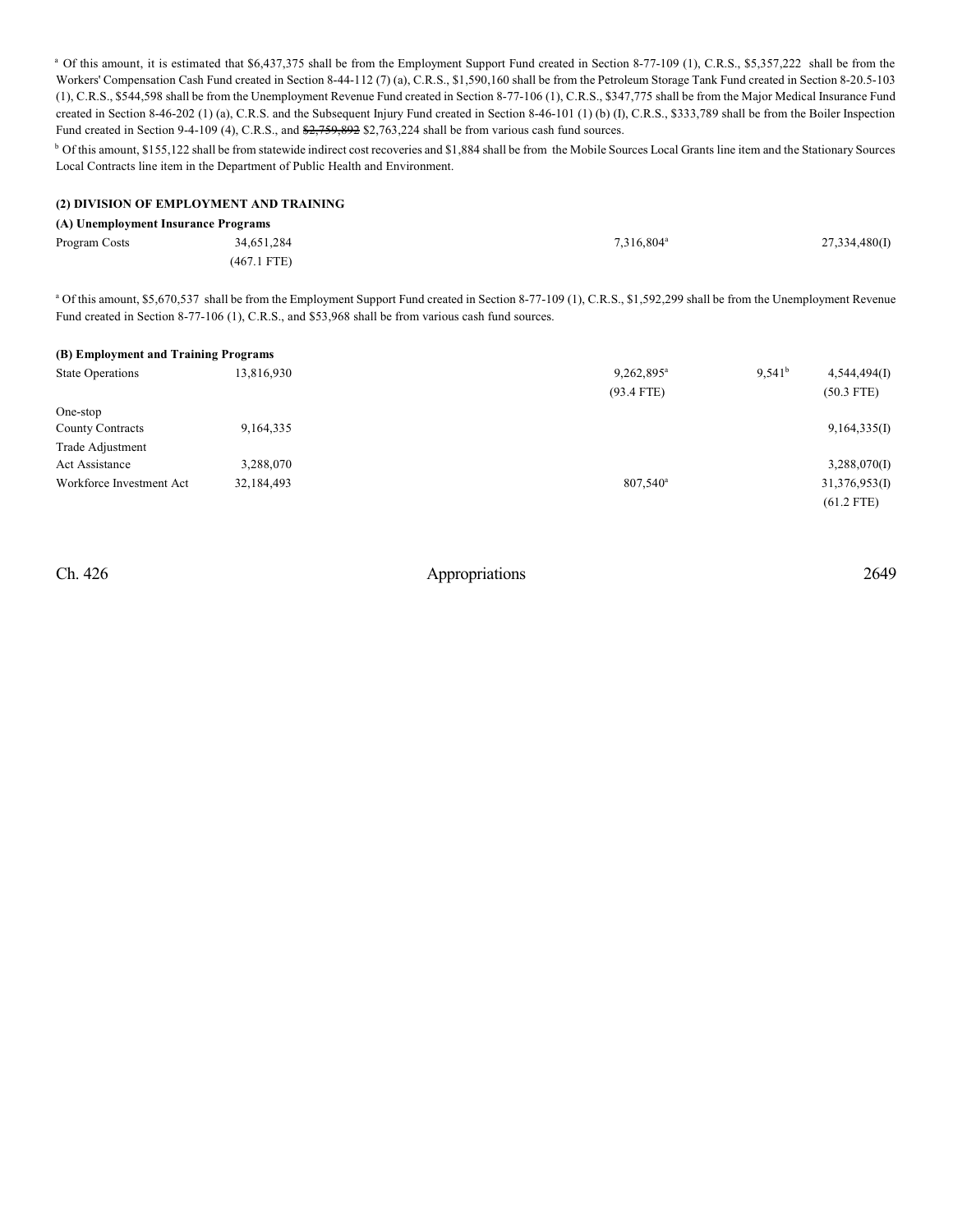Ch. 426 Appropriations 2650

|                           |                           | APPROPRIATION FROM |    |                               |    |                                                |    |                             |    |                                       |                                |
|---------------------------|---------------------------|--------------------|----|-------------------------------|----|------------------------------------------------|----|-----------------------------|----|---------------------------------------|--------------------------------|
|                           | ITEM &<br><b>SUBTOTAL</b> | <b>TOTAL</b>       |    | <b>GENERAL</b><br><b>FUND</b> |    | <b>GENERAL</b><br><b>FUND</b><br><b>EXEMPT</b> |    | <b>CASH</b><br><b>FUNDS</b> |    | <b>REAPPROPRIATED</b><br><b>FUNDS</b> | <b>FEDERAL</b><br><b>FUNDS</b> |
|                           | \$                        | \$                 | \$ |                               | \$ |                                                | \$ |                             | \$ | ¢<br>Φ                                |                                |
| Workforce                 |                           |                    |    |                               |    |                                                |    |                             |    |                                       |                                |
| Development Council       | 466,016                   |                    |    |                               |    |                                                |    |                             |    | $466,016^{\circ}$<br>$(4.0$ FTE)      |                                |
| Workforce                 |                           |                    |    |                               |    |                                                |    |                             |    |                                       |                                |
| <b>Improvement Grants</b> | 400,000                   |                    |    |                               |    |                                                |    |                             |    |                                       | 400,000(I)                     |
|                           | 59,319,844                |                    |    |                               |    |                                                |    |                             |    |                                       |                                |

<sup>a</sup> Of these amounts, \$9,865,768 shall be from the Employment Support Fund created in Section 8-77-109 (1), C.R.S., and \$204,667 shall be from various cash fund sources.

<sup>b</sup> This amount shall be from contracts with Routt County.

 This amount shall be from federal funds transferred to from the Administration line item Department of Higher Education, the Appropriated Sponsored Programs <sup>c</sup> line item in the Department of Education, the Community Services Block Grant line item in the Department of Local Affairs, and the Workforce Development Council line item in the Department of Human Services.

#### **(C) Labor Market Information**

| Program Costs | 2,022,666 | $1.323^a$ | 2,011,343(I) |
|---------------|-----------|-----------|--------------|
|               |           |           | $(30.3$ FTE) |

<sup>a</sup> This amount shall be from the sale of publications.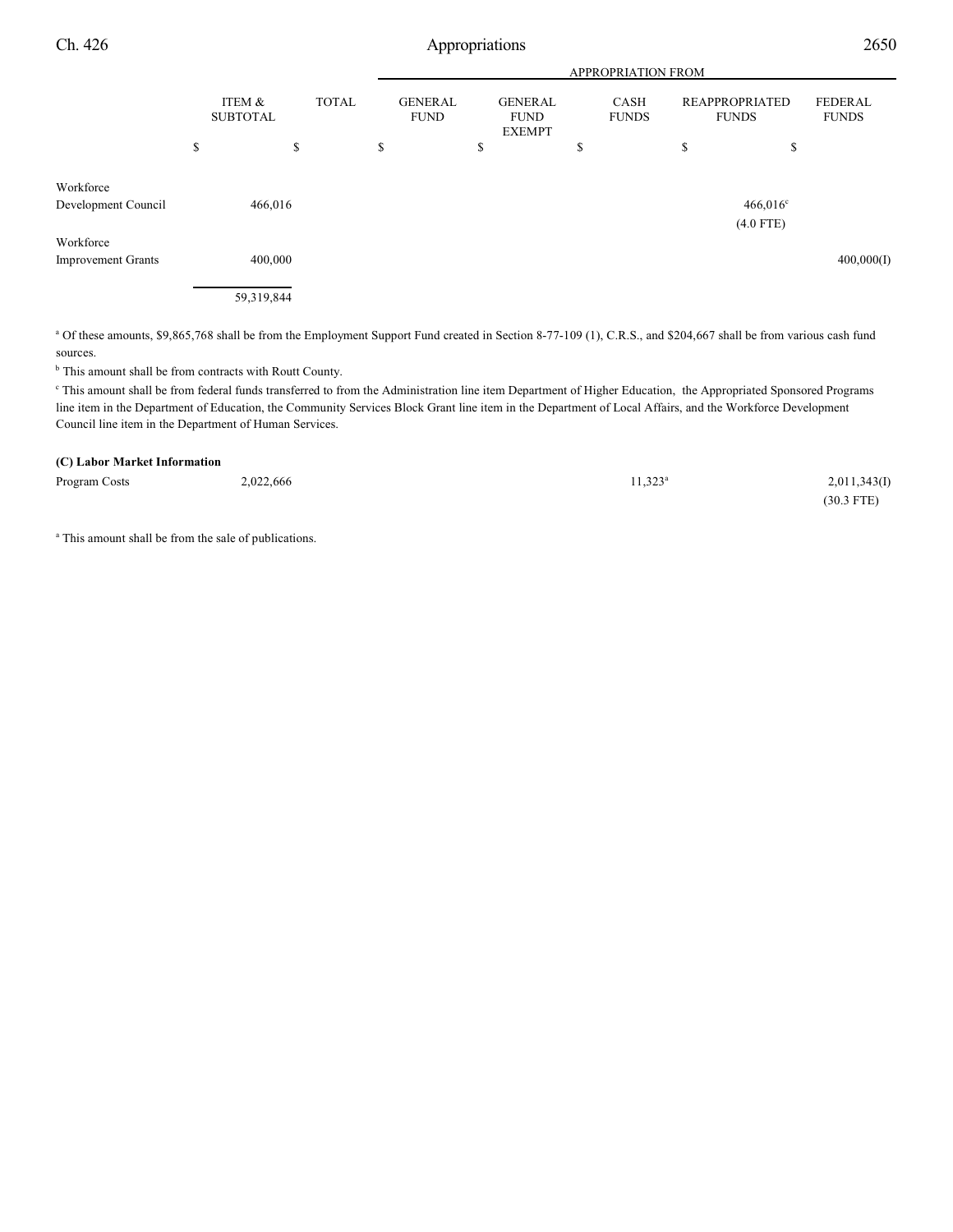| (3) DIVISION OF LABOR |           |                     |
|-----------------------|-----------|---------------------|
| Program Costs         | 1,171,056 | $1,171,056^{\circ}$ |
|                       |           | $(15.0$ FTE)        |

95,993,794

<sup>a</sup> Of this amount, \$1,128,664 shall be from the Employment Support Fund created in Section 8-77-109 (1), C.R.S. and \$42,392 shall be from the Employment Verification Cash Fund created in Section 8-2-122 (4), C.R.S.

#### **(4) DIVISION OF OIL AND PUBLIC SAFETY**

| Personal Services         | 4.652.538 |           | 4.068.820 <sup>a</sup> | $19.318^{b}$ | 564,400(I) |
|---------------------------|-----------|-----------|------------------------|--------------|------------|
|                           |           |           | $(67.0$ FTE)           |              |            |
| <b>Operating Expenses</b> | 705,680   |           | $560,659$ <sup>a</sup> |              | 145,021(I) |
|                           |           | 5,358,218 |                        |              |            |

<sup>a</sup> Of these amounts, \$2,673,228 shall be from the Petroleum Storage Tank Fund pursuant to Section 8-20.5-103 (1), C.R.S., \$1,046,556 shall be from the Boiler Inspection Fund created in Section 9-4-109 (4), C.R.S., and \$909,695 shall be from various cash fund sources.

<sup>b</sup> This amount shall be from the Mobile Sources Local Grants line item and the Stationary Sources Local Contracts line item in the Department of Public Health and Environment.

### **(5) DIVISION OF WORKERS' COMPENSATION**

| (A) Workers' Compensation |           |                        |
|---------------------------|-----------|------------------------|
| Personal Services         | 6,862,640 | $6,862,640^{\circ}$    |
|                           |           | $(102.1$ FTE)          |
| <b>Operating Expenses</b> | 680,780   | 680.780 <sup>a</sup>   |
| Administrative            |           |                        |
| Law Judge Services        | 2,789,339 | 2,789,339 <sup>a</sup> |
|                           |           |                        |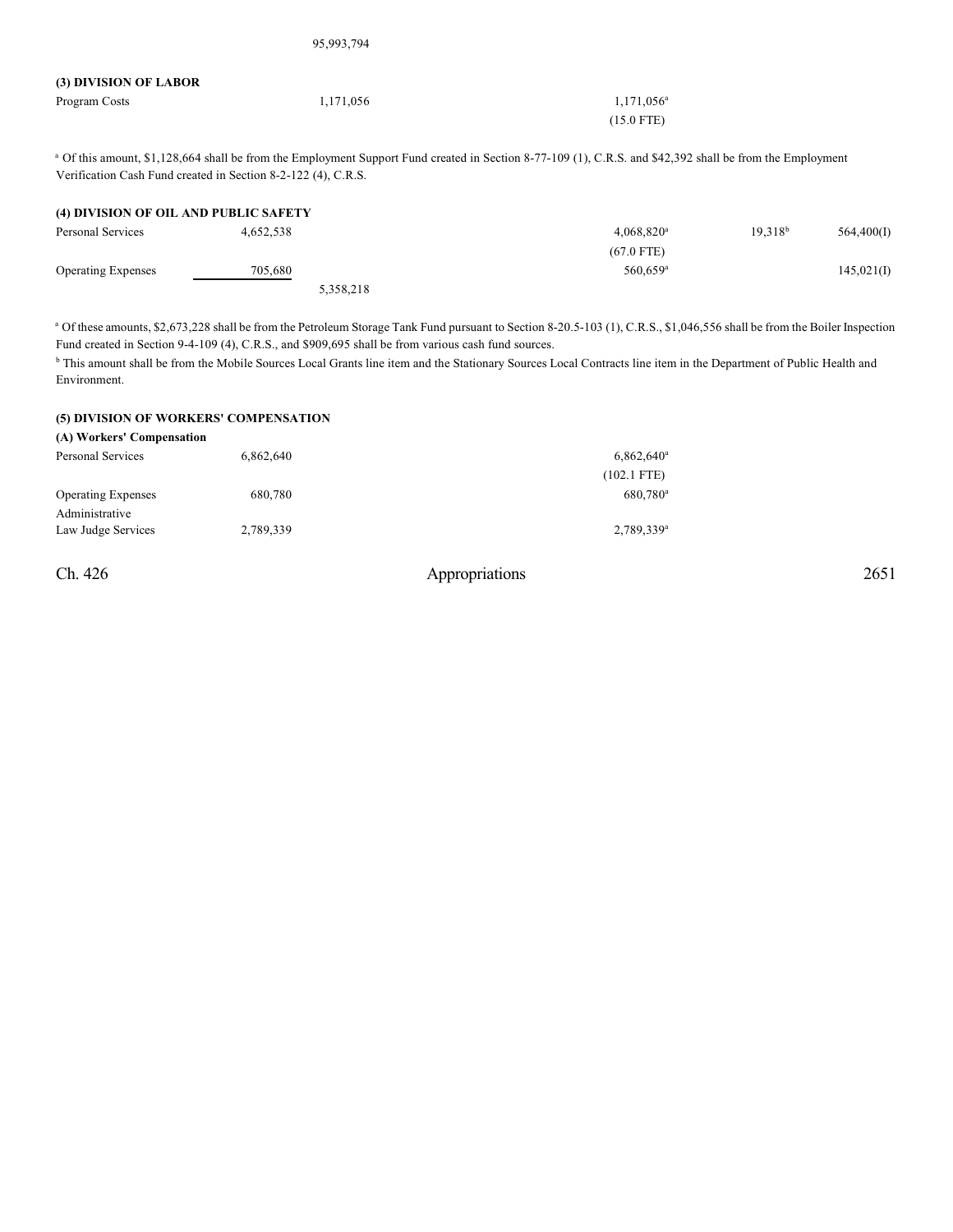|                           |   | <b>APPROPRIATION FROM</b> |         |              |   |                               |                                                |    |                       |  |                                |                                |
|---------------------------|---|---------------------------|---------|--------------|---|-------------------------------|------------------------------------------------|----|-----------------------|--|--------------------------------|--------------------------------|
|                           |   | ITEM &<br><b>SUBTOTAL</b> |         | <b>TOTAL</b> |   | <b>GENERAL</b><br><b>FUND</b> | <b>GENERAL</b><br><b>FUND</b><br><b>EXEMPT</b> |    | CASH<br><b>FUNDS</b>  |  | REAPPROPRIATED<br><b>FUNDS</b> | <b>FEDERAL</b><br><b>FUNDS</b> |
|                           | S |                           | ¢<br>J. |              | S |                               | \$                                             | J. |                       |  | D                              |                                |
| Physicians Accreditation  |   | 120,000                   |         |              |   |                               |                                                |    | $120,000(I)^{b}$      |  |                                |                                |
| <b>Utilization Review</b> |   | 35,000                    |         |              |   |                               |                                                |    | $35,000(I)^c$         |  |                                |                                |
| Immediate Payment         |   | 1,000                     |         |              |   |                               |                                                |    | 1,000(I) <sup>d</sup> |  |                                |                                |
|                           |   | 10,488,759                |         |              |   |                               |                                                |    |                       |  |                                |                                |

<sup>a</sup> Of these amounts, \$9,742,759 shall be from the Workers' Compensation Cash Fund created in Section 8-44-112 (7) (a), C.R.S., and \$590,000 shall be from various cash fund sources.

<sup>b</sup> This amount shall be from the Physicians Accreditation Program Cash Fund created in Section 8-42-101 (3.6) (l), C.R.S. Moneys in the Physicians Accreditation Program Cash Fund are continuously appropriated and are included for informational purposes only.

<sup>e</sup> This amount shall be from the Utilization Review Cash Fund created in Section 8-43-501 (2) (a), C.R.S. Moneys in the Utilization Review Cash Fund are continuously appropriated and are included for informational purposes only.

<sup>d</sup> This amount shall be from the Immediate Payment Fund created in Section 8-44-206 (3) (b) (I), C.R.S. Moneys in the Immediate Payment Fund are continuously appropriated and are included for informational purposes only.

#### **(B) Major Medical Insurance and Subsequent Injury Funds**

| Personal Services                             | 1,258,824 | 1,258,824 <sup>a</sup> |
|-----------------------------------------------|-----------|------------------------|
|                                               |           | $(16.0$ FTE)           |
| <b>Operating Expenses</b>                     | 88.324    | 88.324 <sup>a</sup>    |
| Major Medical Benefits                        | 6,000,000 | $6,000,000(I)^{b}$     |
| Major Medical Legal<br>Services for 100 hours | 7,725     | $7,725(I)^{b}$         |
|                                               |           |                        |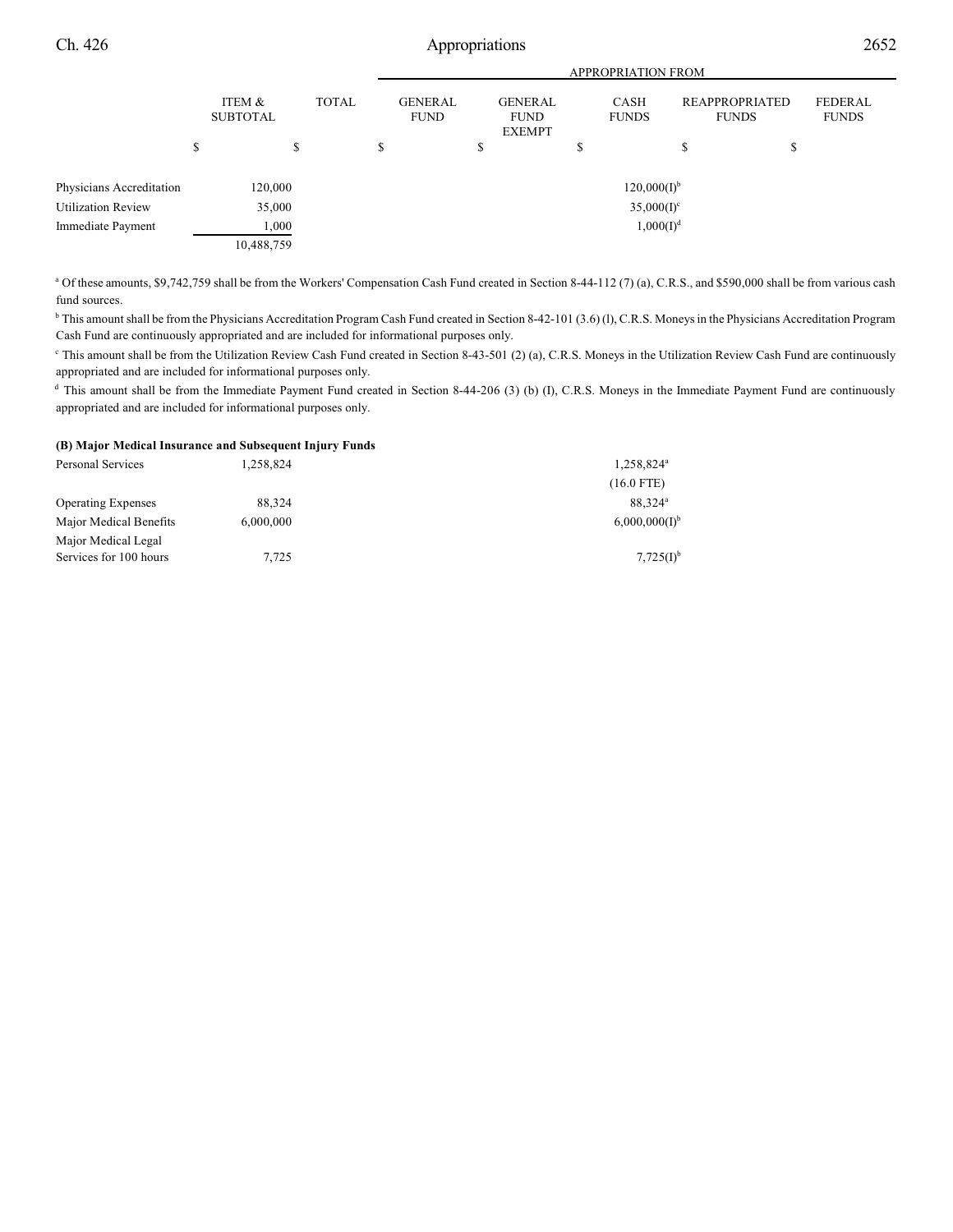| Subsequent              |           |                          |
|-------------------------|-----------|--------------------------|
| Injury Benefits         | 2,000,000 | $2,000,000(I)^c$         |
| Subsequent Injury Legal |           |                          |
| Services for 350 hours  | 27,038    | $27,038(1)$ <sup>c</sup> |
| <b>Medical Disaster</b> | .000      | 1,000 <sup>d</sup>       |
|                         | 9,382,911 |                          |

<sup>a</sup> Of these amounts, \$1,145,076 shall be from the Major Medical Insurance Fund created in Section 8-46-202 (1) (a), C.R.S., and \$202,072 shall be from the Subsequent Injury Fund created in Section 8-46-101 (1) (b) (I), C.R.S.

<sup>b</sup> These amounts shall be from the Major Medical Insurance Fund created in Section 8-46-202 (1)(a), C.R.S. Moneys in the Major Medical Insurance Fund are continuously appropriated for payment of benefits and legal fees and are included for informational purposes only.

<sup>c</sup> These amounts shall be from the Subsequent Injury Fund created in Section 8-46-101 (1) (b) (I), C.R.S. Moneys in the Subsequent Injury Fund are continuously appropriated for payment of benefits and legal fees and are included for informational purposes only.

<sup>d</sup> This amount shall be from the Medical Disaster Insurance Fund created in Section 8-46-302 (1), C.R.S.

19,871,670

#### **TOTALS PART IX (LABOR AND EMPLOYMENT)** \$158,069,463 \$60,441,580 \$60,441,580 \$60,481,581 \$96,976,002<sup>b</sup> \$158,079,703 \$60,444,912 \$96,982,910<sup>b</sup>

<sup>a</sup> Of this amount, \$8,190,763 contains an (I) notation.

<sup>b</sup> This amount contains an (I) notation.